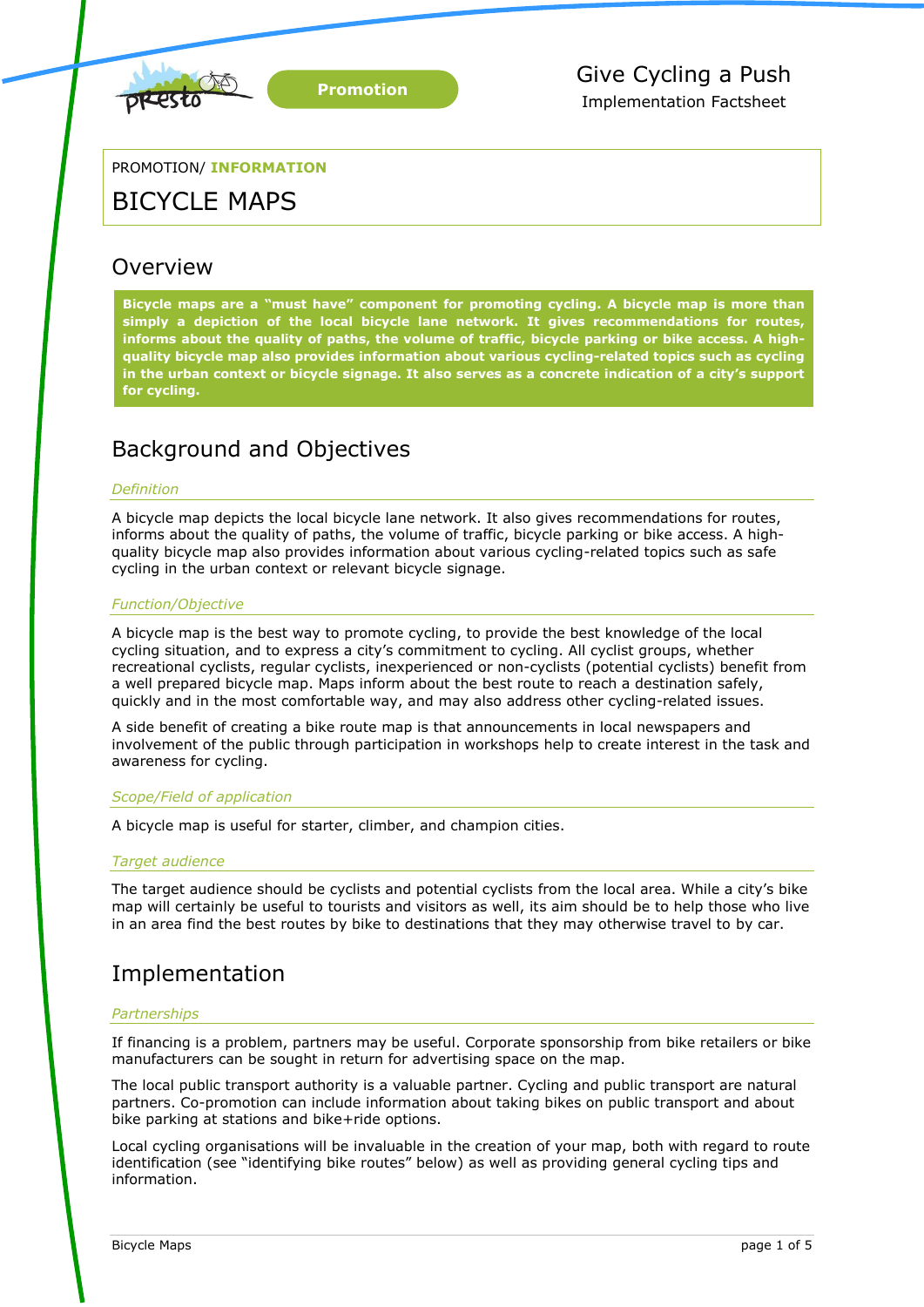

Publishers of existing city maps should also be approached and encouraged to integrate cycling information on "standard" city maps.

#### *Identifying bike routes*

You don't need to have a fully developed network of bike lanes before you create your first map. The routes marked on your bike map do not necessarily need to be official bike routes; they may also be traffic-calmed streets or other routes that are safe and pleasant to travel by bike.

Gathering the data for your first map can be a large task but those who already cycle in your city are experts on the safest and most convenient way to get around by bike and you can take advantage of their knowledge (Cyclists are generally more than happy to share the details of their favourite routes!)

For example, in 2007, the city of Boston (USA) created its first bike route map. As the city didn't have any official bike lanes at the time, the map was based on subjective recommendations of current cyclists. As well as meeting with neighbourhood groups, the Director of Bicycle Program set up an open-access online map and invited local cyclists to mark their favourite routes on it and to describe and explain them. Although Boston had a cycling modal split of approximately 1%, they had 500 online responses and the data served as the basis for the city's first bicycle map. For more details, contact Nicole Freedman at *[Nicole.Freedman.bra@CityofBoston.gov](mailto:Nicole.Freedman.bra@CityofBoston.gov)*.

#### *Map content*

A bicycle map should include at least the following information:

- Car-free bike paths and cycle lanes (if your city has any) and bicycle-friendly roads, ideally with an indication of the quality of surface, volume of traffic, and places that are best avoided
- One-way streets (and whether contraflow cycling is allowed)
- Bike parking facilities
- Common signs
- Common local destinations (shopping, schools, libraries, etc.).
- Useful contacts (e.g. of local cycling clubs, local cycling agent)

The scope of a bicycle map does not, however, need to be confined to describing the local lane network, but should also serve as an information and guidance tool. Additional information may include:

- Benefits of cycling
- Road safety tips (e.g. black spots, tips for crossing tram tracks)
- Bicycle equipment information (e.g. helmet, lights, rainwear)
- Bicycle repair and maintenance tips (e.g. checklist)
- Bicycle theft protection tips
- Bicycle training courses
- Cycling and public transport interchanges
- Taking bikes on public transport
- Bike share stations (if your city has a bike share programme) or bicycle rental services
- Bicycle shops
- Announcements of bicycle events (depending partly on how often you expect to update and reprint your map)
- Excursion suggestions
- Information on pedelecs (electric-assist bikes)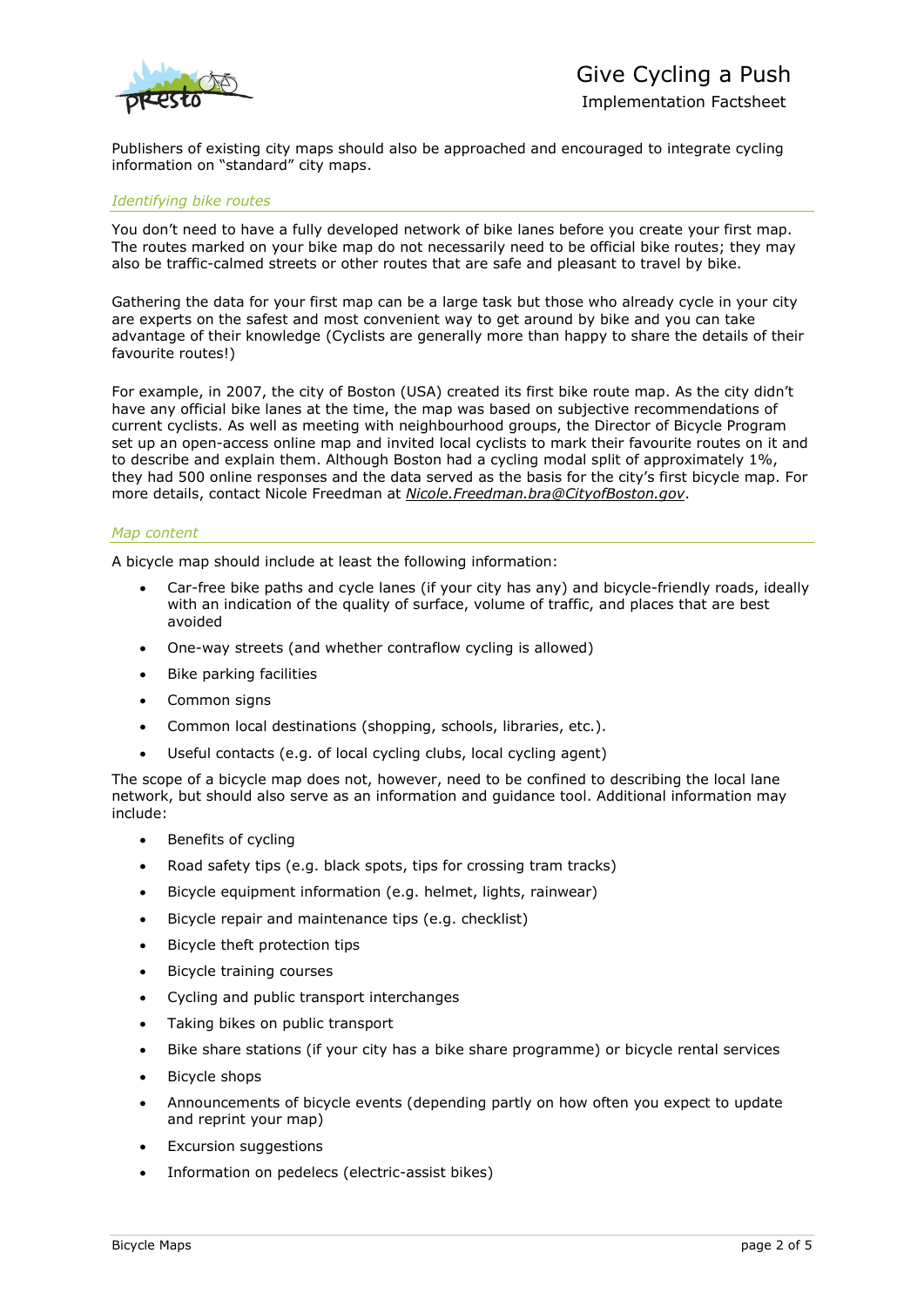

#### *Design considerations*

The higher the share of cyclists in a city and the more value placed on cycling in the city, the higher the expectations will likely be about the content, preparation, layout, format, printing quality, and distribution.

**Scale:** Readability is a key factor and can be reached through an appropriate scale (depending on the size of the city and network, usually between 1:15,000 and 25,000; regional maps have a scale between 1:25,000 and 150,000), contrast, and colours. A bicycle map should always include a legend.

**Comparability and Usability:** Your base map should be the official map of the city as provided by the local land survey office (or comparable institution). The format of the map (foldable, leaf through, or other) should be as easy as possible to use during the trip. The material should be durable and even able to withstand wind and possibly, to some extent, even rain.

**Printing:** Four-colour printing is recommended.

**Updating:** The bicycle map should be updated regularly (ideally every year).

**Pocket version:** A smaller sized, foldable pocket version containing the main cycling information can supplement a comprehensive publication or, in case of low budget, serve as temporary substitute.

**Cost:** This will depend on the material, printing quality, size, folding, scope, and number of copies. Sponsorship is one means of covering some or all of the costs.

#### *Distribution*

In places where awareness of cycling is low, getting maps into as many hands as possible should be a central goal and every effort should be made to eliminate barriers to distribution.

A distribution plan for the maps should be considered carefully at the outset, including whether to charge for them or give them away for free. While selling the maps may seem like a good way to recover the cost of production, it also reduces the number of distribution points and creates additional administration costs. Starter and climber cities should give away their maps free of charge.

The bicycle maps should be available at:

- all local book shops and libraries
- community, recreation, and fitness centres
- train, bus, tram and metro stations
- the entrance area of all relevant local authority departments
- tourist information offices
- schools, universities and other educational institutions
- local bicycle retailers and rental agencies
- all local events (whether dedicated to cycling or not)

A reference should also be made on the local administration's website.

Bicycle maps can also be handed out by the registration offices to all new residents of a city or to citizens who move. This can be expanded to a complete "cycling starter kit" including various giveaways (e.g. cycle clips, reflectors, bells, seat covers, etc.), sending the message that bicycles are welcome.

The maps can also be posted at strategic locations around the city (with a note about where they people can get their own copies), for example in front of train stations, on bike routes, and at bike share stations (for cities with a bike share programme).

Public relations work stressing the publication of a new bicycle map is strongly recommended.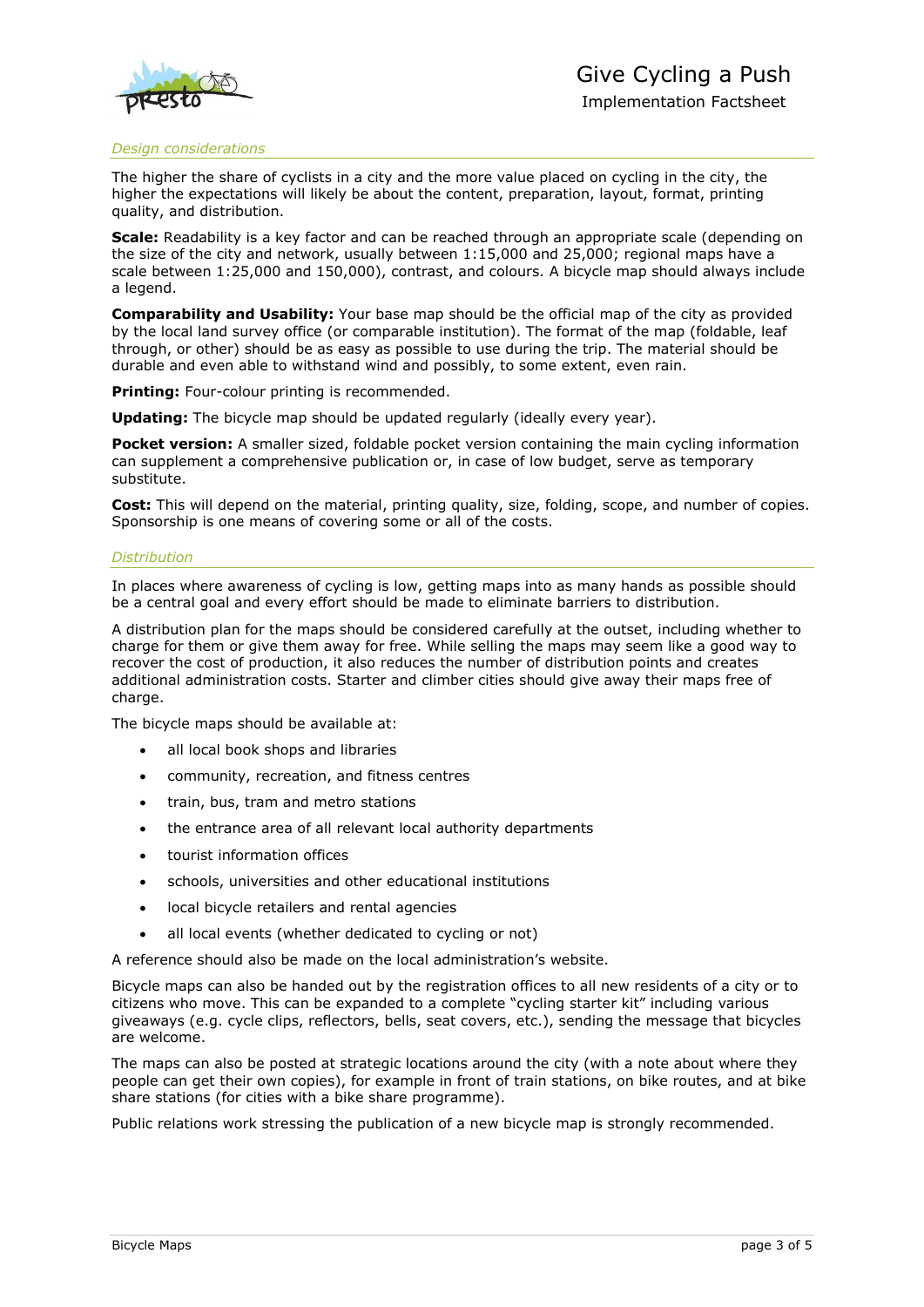

# Considerations

### *Strengths*

- A bicycle map is an ideal way to promote cycling since such maps are generally very popular and well-received by cyclists and those with an interest in cycling (especially if they're free) and they provide you with the opportunity to disseminate a wide range of relevant cycling information.
- Maps make cycling easier and more convenient and thus act as a crucial component in increasing the use of bicycles as a daily transport mode.
- The data collection for your first (and subsequent) bike route map provides an opportunity to capture, analyse, and monitor the local cycling situation (both through your own research as well as through input from current cyclists).
- It's a good way to connect with the local cycling community and make them aware of your other cycling-related initiatives.
- A bike route map is a concrete representation of a city's commitment to cycling.
- Bike maps (especially free ones) are almost universally well-received.

#### *Weaknesses*

Collecting the data for a city's first bike route map can be a large task.

#### *Success factors and barriers*

Dissemination is crucial to success. This needs to be considered when deciding whether to charge for the map or to give it away for free. It's much easier to disseminate a free map - both in that people will be more apt to pick one up and in that you don't need to worry about administering sales and can therefore make them available at more locations.

A champion city has more flexibility to experiment (with water resistant paper, for example) than a starter city. A champion city would also have more luck selling maps as the value of cycling is more obvious.

# *Evaluation of impact*

Counting the number of maps disseminated will tell you how many hands they are in.

# Good Practice Cases

# *Case 1*

**Freiburger Fahrrad-Stadtplan "Rad tut gut"** (Cycling does you good) **– Bicycle map of the City of Freiburg (DE)**

The foldable bicycle map of the German city of Freiburg (publisher), prepared on the basis of the city map, was first published in 2007 with 5,000 copies printed. It covers all 500 km of the local bicycle network and includes additional information on common signs and recommended destinations.

The map is 70x100 cm open and  $10x15$  cm folded and costs  $\epsilon$ 2.50. See: [www.freiburg.de/servlet/PB/menu/1146345\\_l2\\_pcontent/index.html](http://www.freiburg.de/servlet/PB/menu/1146345_l2_pcontent/index.html)

*Freiburg is a champion city with a modal split of 27% (up from 15% in 1982).*